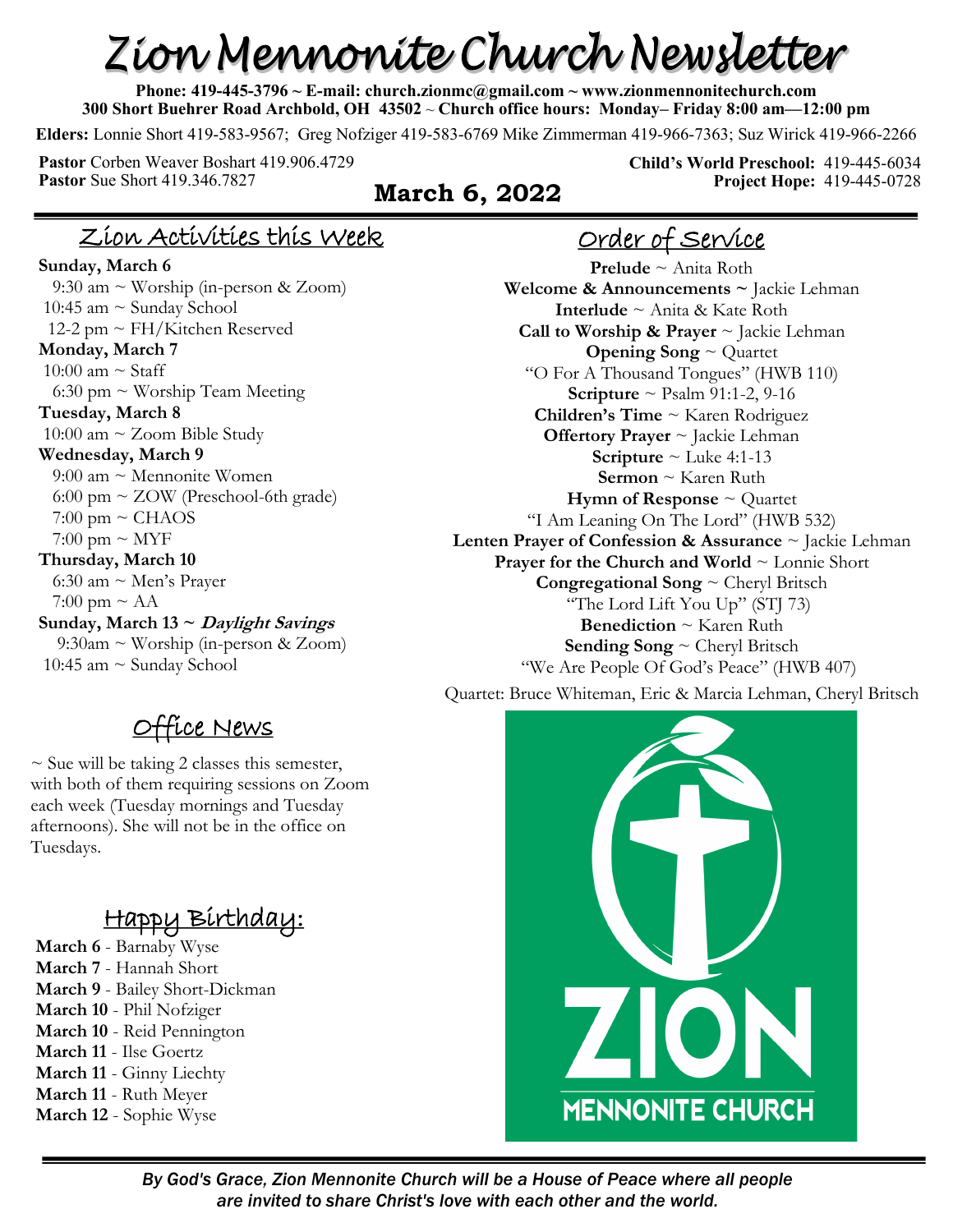## **Upcoming Worship**

Lent 2022: "Seeking God's Ways" - This season, our Lent worship resources center on a focal text from Isaiah 55:8, *"For my thoughts are not your thoughts, nor are your ways my ways, says the Lord."* Lent is a time to repent, which means to turn away from our ways and recommit ourselves to the ways of God, as revealed in Jesus. How might we be called to greater faithfulness as we seek God's ways? What might it mean for us to follow God's ways, rather than our own?

**Sunday, March 6:** "*From Security to Generosity*" - Deuteronomy 26:1-11; Psalm 91:1-2, 9-16; Luke 4:1-13; Romans 10:8b-13.

**Sunday, March 13:** "*From Fear to Compassion*" - Genesis 15:1-12, 17-18; Psalm 27; Luke 13:31-35; Philippians 3:17-4:1

**Sunday, March 20:** "*From Earning to Receiving*" - Isaiah 55:1-9; Psalm 63:1-8; Luke 13:1-9; 1 Corinthians 10:1-13

**Sunday, March 27:** "*From Exceptionalism to Inclusion*" - Joshua 5:9-12; Psalm 32; Luke 15:1-3, 11b-32; 2 Corinthians 5:16-21

## **Thank You**

Dearest Zion Family: Caleb, Joshua, Bekah, and I thank you with all hearts and minds for the outpouring of love and support we've received since coming to Zion twenty-two years ago. You've walked alongside us through the good times and the difficult times. As you know, the past five years have been especially challenging since Chris' diagnosis of that nasty, rare tumor called chordoma. You've spoken prayers to our amazing God on our behalf. You've responded to the nudgings to visit, send cards and messages, provide good food, patiently listened, and give thoughtful gifts. Chris and I often marveled how God goes before us, filling our every need through medical professionals and therapists for our mental health, and the many skilled and meaningful kindnesses given us through our Brothers and Sisters in Christ and community. Please continue to honor Chris by sharing stories and savoring pie together.

 $\sim$  With love and respect, in gratitude, Holly, for the Liechty Family

Thank you to each one who so generously helped with the community meal on Tuesday evening. Your support and donations were very much appreciated. God's blessings to all of you.

 $\sim$  Thanks again, Arlene Short

## **New Announcements**

**Flowers from Sharon**: The flowers this morning are in Memory of Rod Frey, who passed away 6 years ago on March 10th,2016. Given by Butch & Sharon Frey, Joy, Augusto, Lyon, Bastian & Cielle

**Family Meal**: Mark your calendar — Wednesday, March 30 at 5:30 for the family meal. Then at 6:30, let's have fun with our pastors, Sue and Corben. Plan to be there.

**Meals for Ed & Elaine:** If you can help support Elaine and Ed Swartzbaugh by taking them a meal there is a schedule set up on the Take Them a Meal website. Go to Take Them a Meal it will ask for the last name and the password is 8397. You can also contact Carol Short at 419-445-9216.

**Mennonite Women** will be meeting Wednesday, March 9 from 9 am – 3 pm. Lunch will be provided, Ella Nafziger will have the meditation.

**Congregational Caregivers** will meet Monday, March 14 at 11:00 am in the Builder's classroom.

**Respond to the crisis in Ukraine:** MCC will be responding to the crisis in Ukraine through its local partners. Russian military forces have invaded the country with missiles striking major cities and casualties continuing to grow. Your prayers and donations will help partners scale up their work providing relief and trauma healing for vulnerable and displaced people. "Ukraine is experiencing major upheaval, but our partners have supplies ready to help vulnerable and displaced people," says Rebecca Hessenauer, MCC representative for Ukraine. Donate today at [mcc.org/](https://donate.mcc.org/cause/ukraine-emergency-response) [ukraine.](https://donate.mcc.org/cause/ukraine-emergency-response)